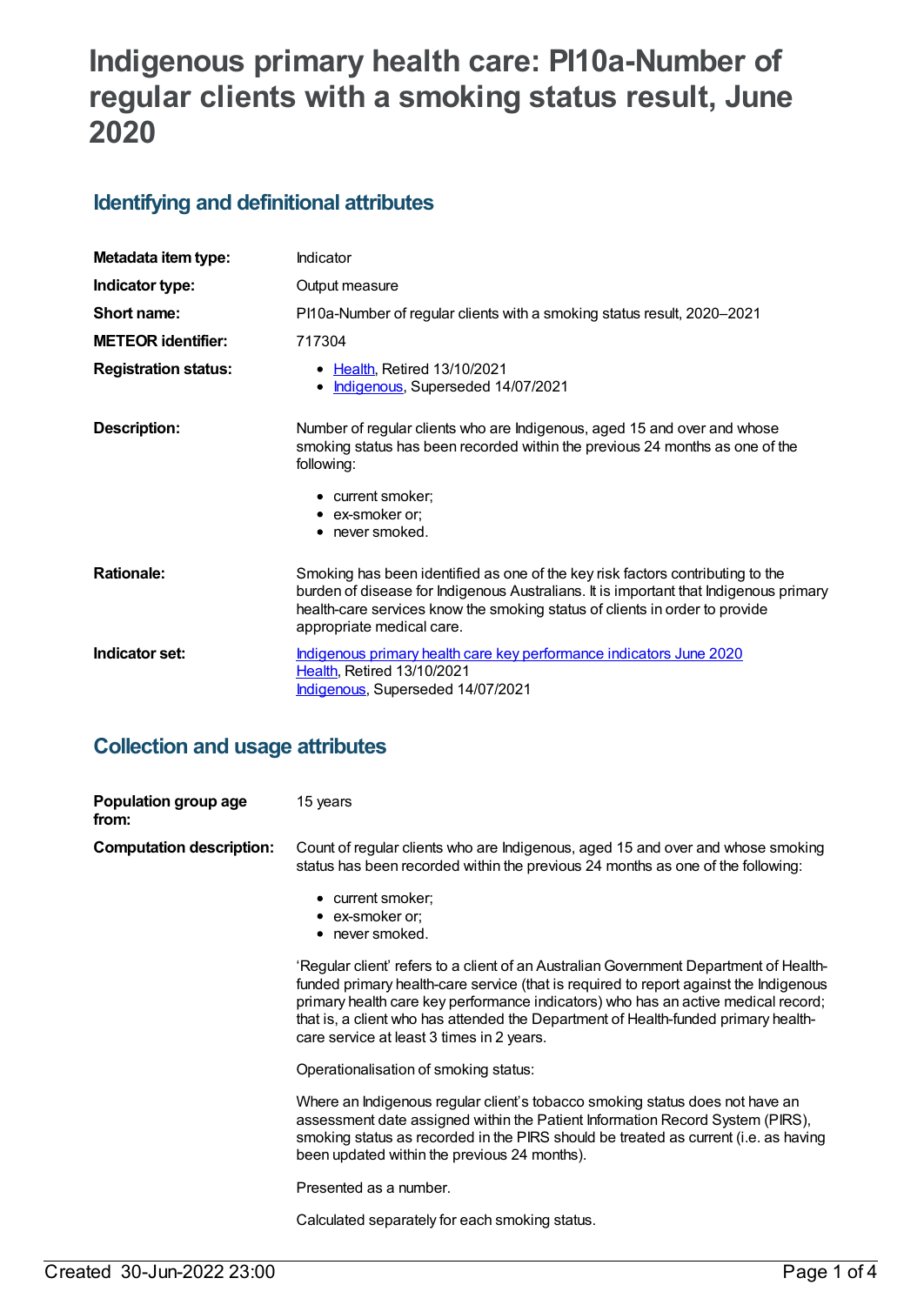| <b>Computation:</b>             | Numerator only.                                                                                                                                                                   |
|---------------------------------|-----------------------------------------------------------------------------------------------------------------------------------------------------------------------------------|
| <b>Numerator:</b>               | Calculation A: Number of regular clients who are Indigenous, aged 15 and over and<br>whose smoking status has been recorded as 'current smoker' within the previous<br>24 months. |
|                                 | Calculation B: Number of regular clients who are Indigenous, aged 15 and over and<br>whose smoking status has been recorded as 'ex-smoker' within the previous 24<br>months.      |
|                                 | Calculation C: Number of regular clients who are Indigenous, aged 15 and over and<br>whose smoking status has been recorded as 'never smoked' within the previous 24<br>months.   |
| <b>Numerator data elements:</b> | -Data Element / Data Set-                                                                                                                                                         |
|                                 | Person-tobacco smoking status, code N                                                                                                                                             |
|                                 | Data Source                                                                                                                                                                       |
|                                 | Indigenous primary health care data collection                                                                                                                                    |
|                                 | NMDS / DSS                                                                                                                                                                        |
|                                 | Indigenous primary health care NBEDS 2020-21                                                                                                                                      |
|                                 | Guide for use                                                                                                                                                                     |
|                                 | 'Daily smoker', 'weekly smoker' and 'irregular smoker' are aggregated into<br>'current smoker'.                                                                                   |
|                                 | Data Element / Data Set-                                                                                                                                                          |
|                                 | Person-age, total years N[NN]                                                                                                                                                     |
|                                 | Data Source                                                                                                                                                                       |
|                                 | Indigenous primary health care data collection                                                                                                                                    |
|                                 | NMDS / DSS                                                                                                                                                                        |
|                                 | Indigenous primary health care NBEDS 2020-21                                                                                                                                      |
|                                 | Data Element / Data Set-                                                                                                                                                          |
|                                 | Person-Indigenous status, code N                                                                                                                                                  |
|                                 | Data Source                                                                                                                                                                       |
|                                 | Indigenous primary health care data collection                                                                                                                                    |
|                                 | NMDS / DSS                                                                                                                                                                        |
|                                 | Indigenous primary health care NBEDS 2020-21                                                                                                                                      |
|                                 | <b>Data Element / Data Set-</b>                                                                                                                                                   |
|                                 | Person-regular client indicator, yes/no code N                                                                                                                                    |
|                                 | Data Source                                                                                                                                                                       |
|                                 | Indigenous primary health care data collection                                                                                                                                    |
|                                 | NMDS / DSS                                                                                                                                                                        |
|                                 | Indigenous primary health care NBEDS 2020-21                                                                                                                                      |
|                                 |                                                                                                                                                                                   |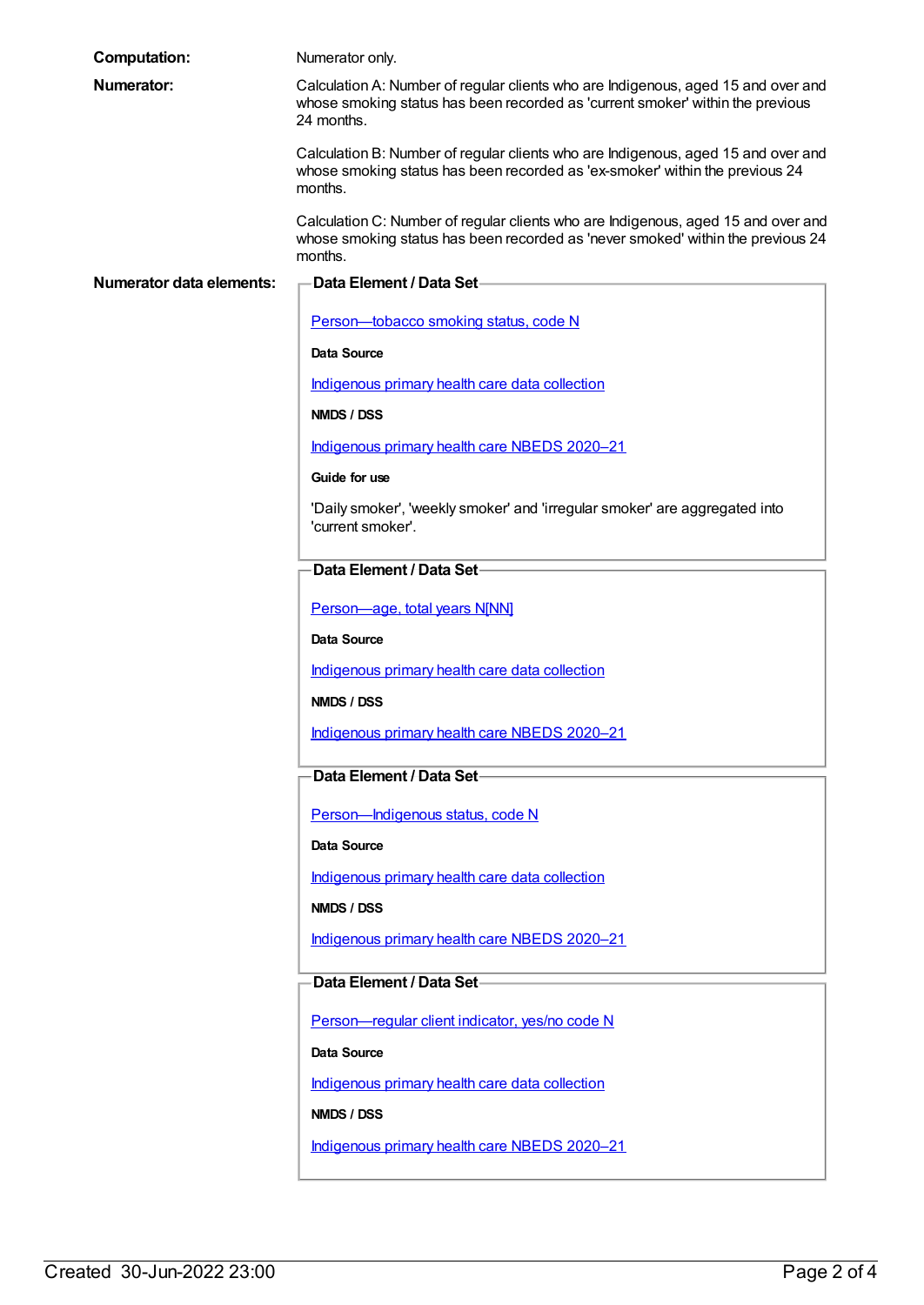| Disaggregation:                         | 1. Sex:<br>a) Male<br>b) Female                                                                                                 |
|-----------------------------------------|---------------------------------------------------------------------------------------------------------------------------------|
|                                         | 2. Age group:<br>a) 15-24 years<br>b) 25-34 years<br>c) 35-44 years<br>d) 45-54 years<br>e) 55-64 years<br>f) 65 years and over |
| <b>Disaggregation data</b><br>elements: | Data Element / Data Set-                                                                                                        |
|                                         | Person-age, total years N[NN]                                                                                                   |
|                                         | Data Source                                                                                                                     |
|                                         | Indigenous primary health care data collection                                                                                  |
|                                         | NMDS / DSS                                                                                                                      |
|                                         | Indigenous primary health care NBEDS 2020-21                                                                                    |
|                                         | Data Element / Data Set-                                                                                                        |
|                                         | Person-sex, code X                                                                                                              |
|                                         | <b>Data Source</b>                                                                                                              |
|                                         | Indigenous primary health care data collection                                                                                  |
|                                         | NMDS / DSS                                                                                                                      |
|                                         | Indigenous primary health care NBEDS 2020-21                                                                                    |
| <b>Comments:</b>                        | This indicator covers a 24 month reporting period from 1 January 2020 to 31<br>December 2021:                                   |
|                                         | • Indigenous primary health care NBEDS 2019-20 covers the period<br>01/01/2020 to 30/06/2020                                    |
|                                         | • Indigenous primary health care NBEDS 2020-21 covers the period<br>01/07/2020 to 30/06/2021                                    |
|                                         | • Indigenous primary health care NBEDS 2021-22 (to be released) will cover<br>the period 01/07/2021 to 31/12/2021.              |

## **Representational attributes**

| <b>Representation class:</b> | Count   |
|------------------------------|---------|
| Data type:                   | Real    |
| Unit of measure:             | Person  |
| Format:                      | N[N(6)] |

## **Indicator conceptual framework**

**Framework and dimensions: Health [Behaviours](https://meteor.aihw.gov.au/content/410676)** 

#### **Data source attributes**